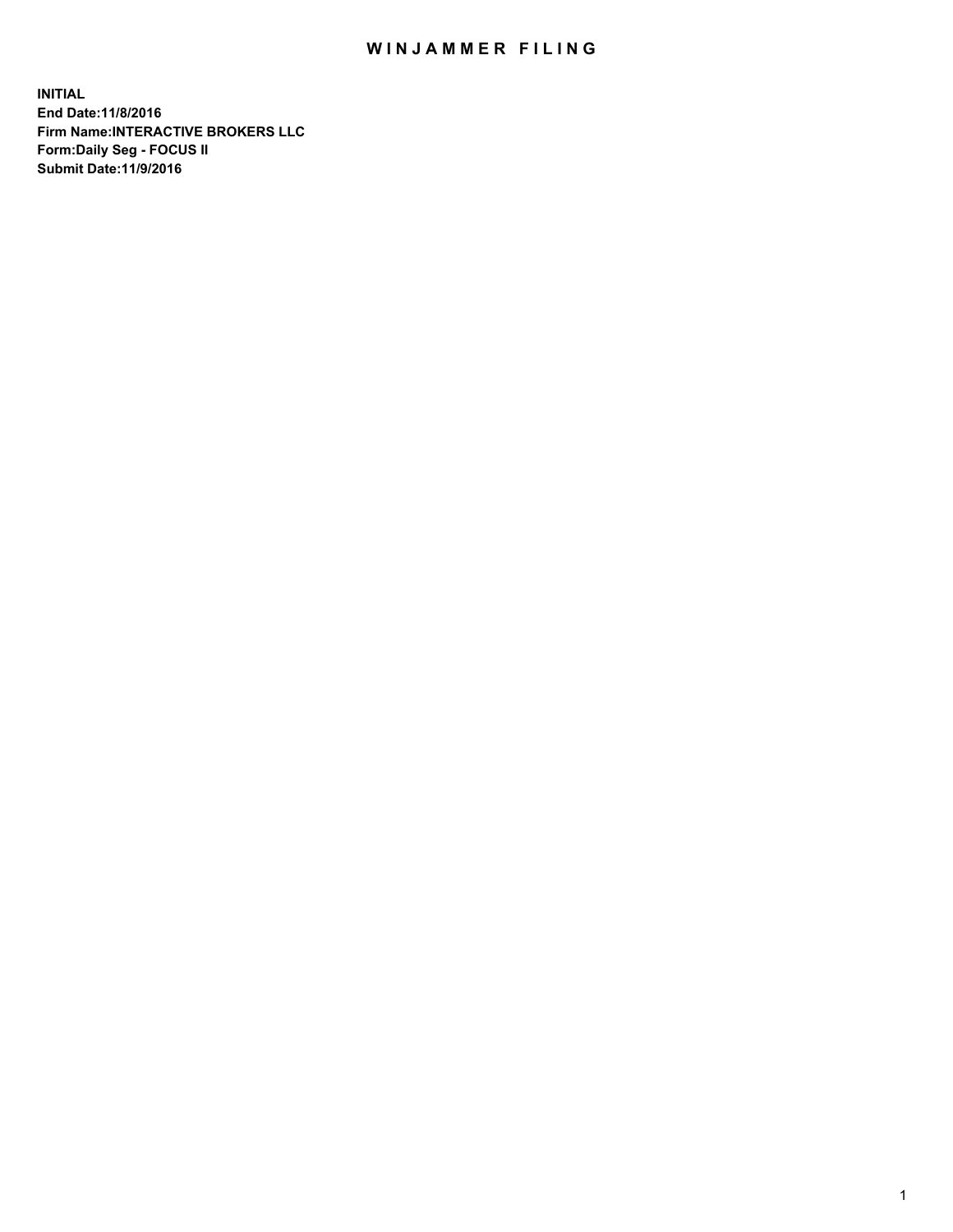## **INITIAL End Date:11/8/2016 Firm Name:INTERACTIVE BROKERS LLC Form:Daily Seg - FOCUS II Submit Date:11/9/2016 Daily Segregation - Cover Page**

| Name of Company<br><b>Contact Name</b><br><b>Contact Phone Number</b><br><b>Contact Email Address</b>                                                                                                                                                                                                                          | <b>INTERACTIVE BROKERS LLC</b><br>James Menicucci<br>203-618-8085<br>jmenicucci@interactivebrokers.c<br>om |
|--------------------------------------------------------------------------------------------------------------------------------------------------------------------------------------------------------------------------------------------------------------------------------------------------------------------------------|------------------------------------------------------------------------------------------------------------|
| FCM's Customer Segregated Funds Residual Interest Target (choose one):<br>a. Minimum dollar amount: ; or<br>b. Minimum percentage of customer segregated funds required:%; or<br>c. Dollar amount range between: and; or<br>d. Percentage range of customer segregated funds required between:% and%.                          | $\overline{\mathbf{0}}$<br>0<br>155,000,000 245,000,000<br>0 <sub>0</sub>                                  |
| FCM's Customer Secured Amount Funds Residual Interest Target (choose one):<br>a. Minimum dollar amount: ; or<br>b. Minimum percentage of customer secured funds required:%; or<br>c. Dollar amount range between: and; or<br>d. Percentage range of customer secured funds required between:% and%.                            | $\overline{\mathbf{0}}$<br>$\overline{\mathbf{0}}$<br>80,000,000 120,000,000<br>00                         |
| FCM's Cleared Swaps Customer Collateral Residual Interest Target (choose one):<br>a. Minimum dollar amount: ; or<br>b. Minimum percentage of cleared swaps customer collateral required:% ; or<br>c. Dollar amount range between: and; or<br>d. Percentage range of cleared swaps customer collateral required between:% and%. | $\overline{\mathbf{0}}$<br>$\overline{\mathbf{0}}$<br>0 <sub>0</sub><br><u>00</u>                          |

Attach supporting documents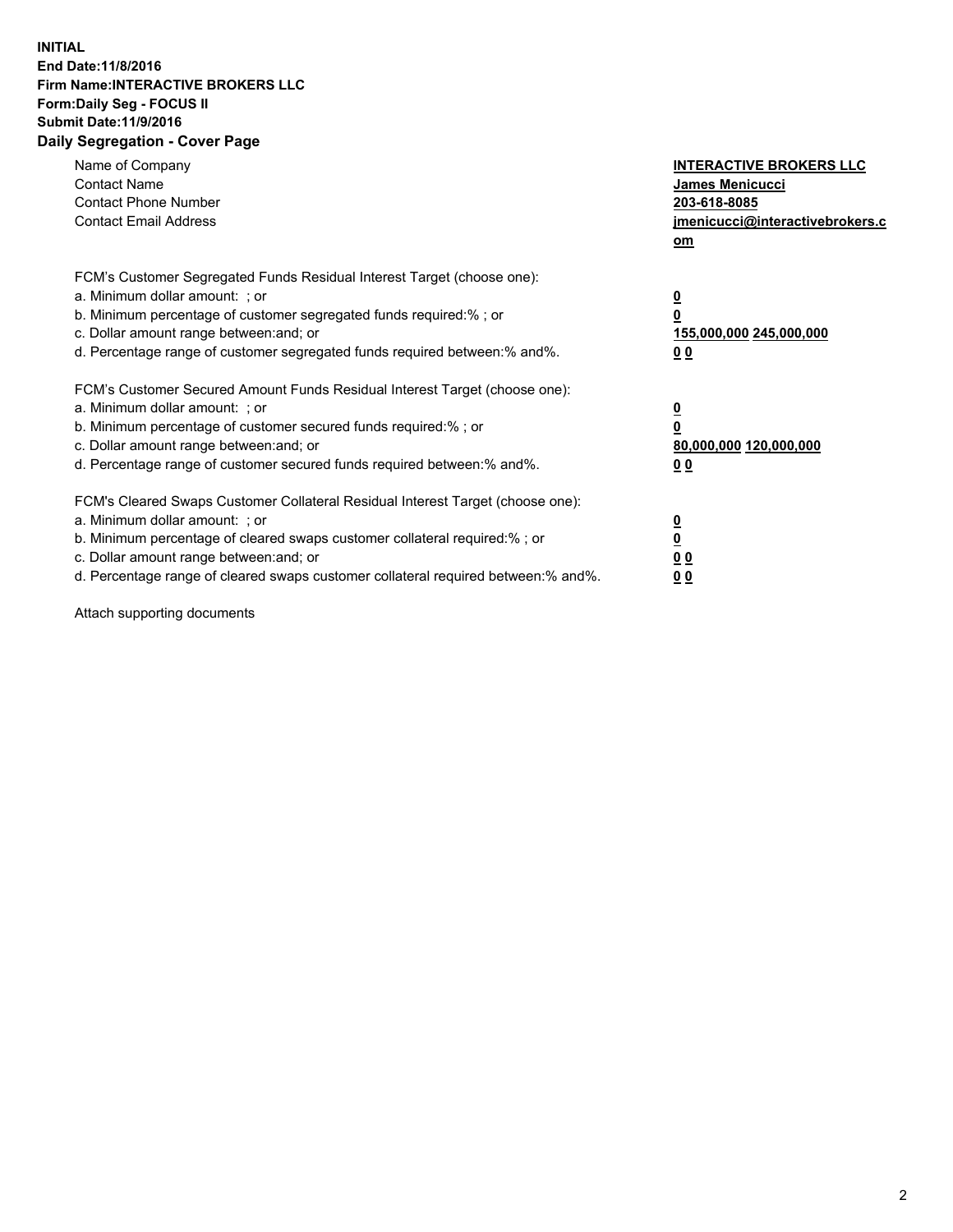## **INITIAL End Date:11/8/2016 Firm Name:INTERACTIVE BROKERS LLC Form:Daily Seg - FOCUS II Submit Date:11/9/2016 Daily Segregation - Secured Amounts**

|     | Daily Jegregation - Jeculed Aniounts                                                                       |                                  |
|-----|------------------------------------------------------------------------------------------------------------|----------------------------------|
|     | Foreign Futures and Foreign Options Secured Amounts                                                        |                                  |
|     | Amount required to be set aside pursuant to law, rule or regulation of a foreign                           | $0$ [7305]                       |
|     | government or a rule of a self-regulatory organization authorized thereunder                               |                                  |
| 1.  | Net ledger balance - Foreign Futures and Foreign Option Trading - All Customers                            |                                  |
|     | A. Cash                                                                                                    | 366,040,052 [7315]               |
|     | B. Securities (at market)                                                                                  | $0$ [7317]                       |
| 2.  | Net unrealized profit (loss) in open futures contracts traded on a foreign board of trade                  | 1,410,442 [7325]                 |
| 3.  | Exchange traded options                                                                                    |                                  |
|     | a. Market value of open option contracts purchased on a foreign board of trade                             | 136,599 [7335]                   |
|     | b. Market value of open contracts granted (sold) on a foreign board of trade                               | $-65,928$ [7337]                 |
| 4.  | Net equity (deficit) (add lines 1. 2. and 3.)                                                              | 367,521,165 [7345]               |
| 5.  | Account liquidating to a deficit and account with a debit balances - gross amount                          | 55,008 [7351]                    |
|     | Less: amount offset by customer owned securities                                                           | 0 [7352] 55,008 [7354]           |
| 6.  | Amount required to be set aside as the secured amount - Net Liquidating Equity                             | 367,576,173 [7355]               |
|     | Method (add lines 4 and 5)                                                                                 |                                  |
| 7.  | Greater of amount required to be set aside pursuant to foreign jurisdiction (above) or line                | 367,576,173 [7360]               |
|     | 6.                                                                                                         |                                  |
|     | FUNDS DEPOSITED IN SEPARATE REGULATION 30.7 ACCOUNTS                                                       |                                  |
| 1.  | Cash in banks                                                                                              |                                  |
|     | A. Banks located in the United States                                                                      | $0$ [7500]                       |
|     | B. Other banks qualified under Regulation 30.7                                                             | 0 [7520] 0 [7530]                |
| 2.  | Securities                                                                                                 |                                  |
|     | A. In safekeeping with banks located in the United States                                                  | 415,109,865 [7540]               |
|     | B. In safekeeping with other banks qualified under Regulation 30.7                                         | 0 [7560] 415,109,865 [7570]      |
| 3.  | Equities with registered futures commission merchants                                                      |                                  |
|     | A. Cash                                                                                                    | $0$ [7580]                       |
|     | <b>B.</b> Securities                                                                                       | $0$ [7590]                       |
|     | C. Unrealized gain (loss) on open futures contracts                                                        | $0$ [7600]                       |
|     | D. Value of long option contracts                                                                          | $0$ [7610]                       |
|     | E. Value of short option contracts                                                                         | 0 [7615] 0 [7620]                |
| 4.  | Amounts held by clearing organizations of foreign boards of trade                                          |                                  |
|     | A. Cash                                                                                                    | $0$ [7640]                       |
|     | <b>B.</b> Securities                                                                                       | $0$ [7650]                       |
|     | C. Amount due to (from) clearing organization - daily variation                                            | $0$ [7660]                       |
|     | D. Value of long option contracts                                                                          | $0$ [7670]                       |
|     | E. Value of short option contracts                                                                         | 0 [7675] 0 [7680]                |
| 5.  | Amounts held by members of foreign boards of trade                                                         |                                  |
|     | A. Cash                                                                                                    | 69,947,202 [7700]                |
|     | <b>B.</b> Securities                                                                                       | $0$ [7710]                       |
|     | C. Unrealized gain (loss) on open futures contracts                                                        | 7,677,588 [7720]                 |
|     | D. Value of long option contracts                                                                          | 136,596 [7730]                   |
|     | E. Value of short option contracts                                                                         | -65,926 [7735] 77,695,460 [7740] |
| 6.  | Amounts with other depositories designated by a foreign board of trade                                     | 0 [7760]                         |
| 7.  | Segregated funds on hand                                                                                   | $0$ [7765]                       |
| 8.  | Total funds in separate section 30.7 accounts                                                              | 492,805,325 [7770]               |
| 9.  | Excess (deficiency) Set Aside for Secured Amount (subtract line 7 Secured Statement<br>Page 1 from Line 8) | 125,229,152 [7380]               |
| 10. | Management Target Amount for Excess funds in separate section 30.7 accounts                                | 80,000,000 [7780]                |
| 11. | Excess (deficiency) funds in separate 30.7 accounts over (under) Management Target                         | 45,229,152 [7785]                |
|     |                                                                                                            |                                  |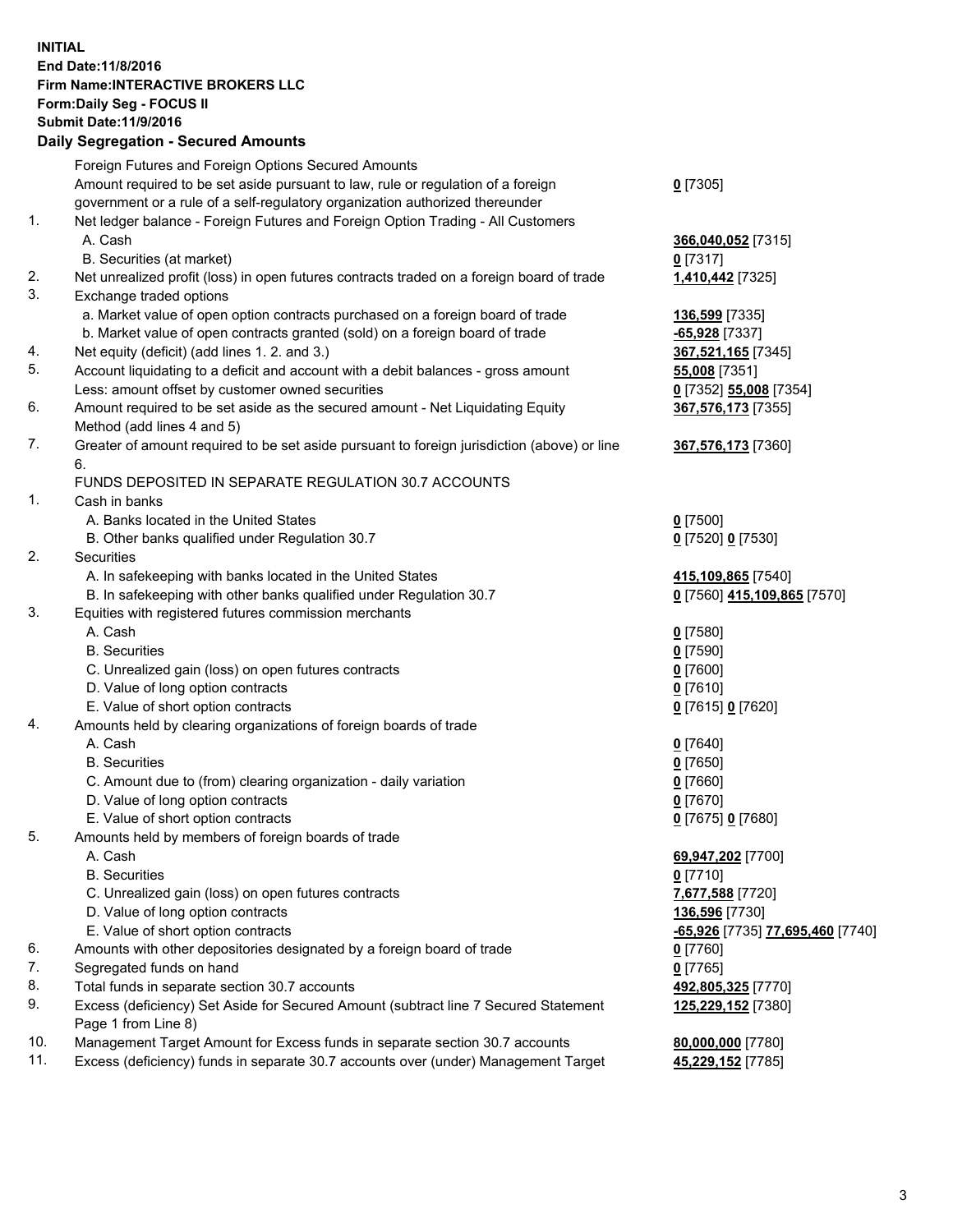**INITIAL End Date:11/8/2016 Firm Name:INTERACTIVE BROKERS LLC Form:Daily Seg - FOCUS II Submit Date:11/9/2016 Daily Segregation - Segregation Statement** SEGREGATION REQUIREMENTS(Section 4d(2) of the CEAct) 1. Net ledger balance A. Cash **3,102,058,409** [7010] B. Securities (at market) **0** [7020] 2. Net unrealized profit (loss) in open futures contracts traded on a contract market **8,399,603** [7030] 3. Exchange traded options A. Add market value of open option contracts purchased on a contract market **145,380,705** [7032] B. Deduct market value of open option contracts granted (sold) on a contract market **-223,828,485** [7033] 4. Net equity (deficit) (add lines 1, 2 and 3) **3,032,010,232** [7040] 5. Accounts liquidating to a deficit and accounts with debit balances - gross amount **168,190** [7045] Less: amount offset by customer securities **0** [7047] **168,190** [7050] 6. Amount required to be segregated (add lines 4 and 5) **3,032,178,422** [7060] FUNDS IN SEGREGATED ACCOUNTS 7. Deposited in segregated funds bank accounts A. Cash **55,701,826** [7070] B. Securities representing investments of customers' funds (at market) **2,021,384,042** [7080] C. Securities held for particular customers or option customers in lieu of cash (at market) **0** [7090] 8. Margins on deposit with derivatives clearing organizations of contract markets A. Cash **28,072,349** [7100] B. Securities representing investments of customers' funds (at market) **1,237,497,876** [7110] C. Securities held for particular customers or option customers in lieu of cash (at market) **0** [7120] 9. Net settlement from (to) derivatives clearing organizations of contract markets **1,278,257** [7130] 10. Exchange traded options A. Value of open long option contracts **145,379,720** [7132] B. Value of open short option contracts **-223,826,726** [7133] 11. Net equities with other FCMs A. Net liquidating equity **0** [7140] B. Securities representing investments of customers' funds (at market) **0** [7160] C. Securities held for particular customers or option customers in lieu of cash (at market) **0** [7170] 12. Segregated funds on hand **0** [7150] 13. Total amount in segregation (add lines 7 through 12) **3,265,487,344** [7180] 14. Excess (deficiency) funds in segregation (subtract line 6 from line 13) **233,308,922** [7190] 15. Management Target Amount for Excess funds in segregation **155,000,000** [7194] **78,308,922** [7198]

16. Excess (deficiency) funds in segregation over (under) Management Target Amount Excess